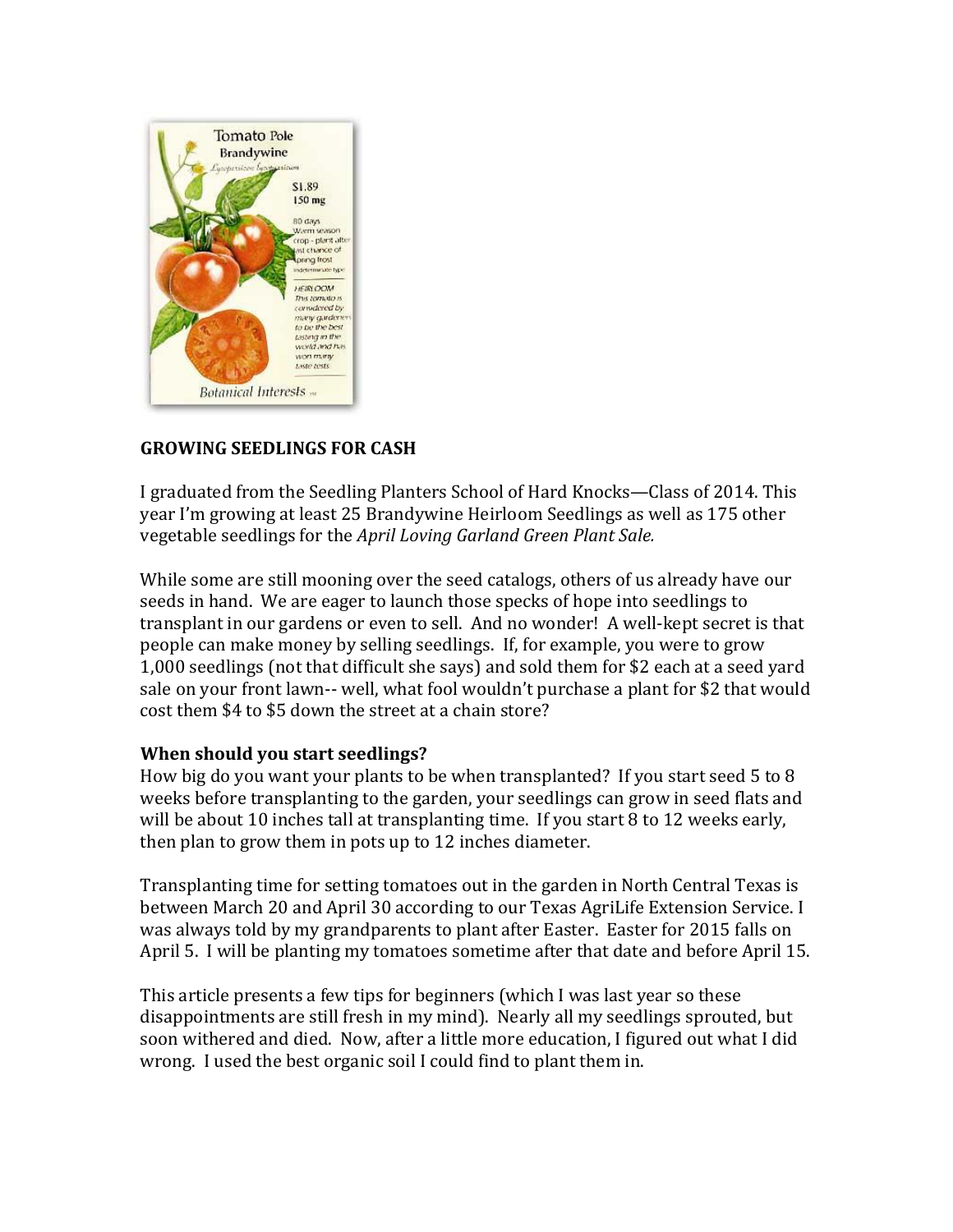#### #1 TIP: ONLY USE A SEED START SOIL MIX THAT HAS BEEN PREPARED FOR THAT PURPOSE AND THAT HAS BEEN STERILIZED.

Gardening or potting soil contains organisms that will love to feed on seeds especially your juicy tomato seeds. There are all kinds of commercial seed mixes on the market to choose from. However, if you don't like to use the commercial stuff, and are willing to do a little more work, you can make your own sterile mix for planting your seeds.

## Here is how I'm sterilizing my seed mix:

1) Fill a cake pan with rich compost that I've screened.

2) Fill a pot with about half inch of water.

- 3) Put the cake pan in the water.
- 4) Cover the pot with a lid.

5) Bring to a boil and then turn down the heat and simmer for 30 minutes.

The heat and steam will kill the organisms.

After it's cooled, I'll mix a little pearlite into the soil. There will be enough nutrients to last about 3 weeks after germination as is with most seed start mixes. After that, as needed, I'll apply some weakened alpaca manure tea (one cup to five gallons).

### #2 TIP: DON'T USE THOSE JIFFY POTS!

They are the worst excuse for a plant pot. When planted in your garden, most of them don't break down fast enough to allow the roots of the plant to escape. Furthermore these pots dry out at a much faster rate than the typical plastic growing pot. If you are more or less a casual gardener as I am, your seedlings may die of thirst before they even make it to the garden.

If you insist on using them and can keep your seedling alive long enough for it to make it to the garden, then do the plant a favor by removing it from the pot before planting it. The ironic thing about these pots is the more expensive they are (the ones that contain coconut and coir fiber) the more indestructible they are. I don't know what the half-life of coconut and coir fiber is, but it may be longer than that of the radioisotopes in a nuclear reactor.

#### #3 TIP: KEEP SEEDLINGS WARM

It is a good idea to keep seedlings covered until the seeds germinate. It's also a good idea to keep them in a room that is about 72 degrees F. You can buy one of those start heat mats. I might use a heating pad that I already have. **Caution:** This is an experiment. I plan to cover the heating pad with a heavy towel and then a sheet of vinyl over that to insure the heating pad does not get wet. I'll check often when on to ensure it is not making things too hot for the seedlings.

#### #4 TIP: PLENTY OF SUNLIGHT

Some folks go so far as to purchase grow lights. I can't afford that so I'm making a clear plastic tent over one of my raised beds that I'll bring the seedlings out to when